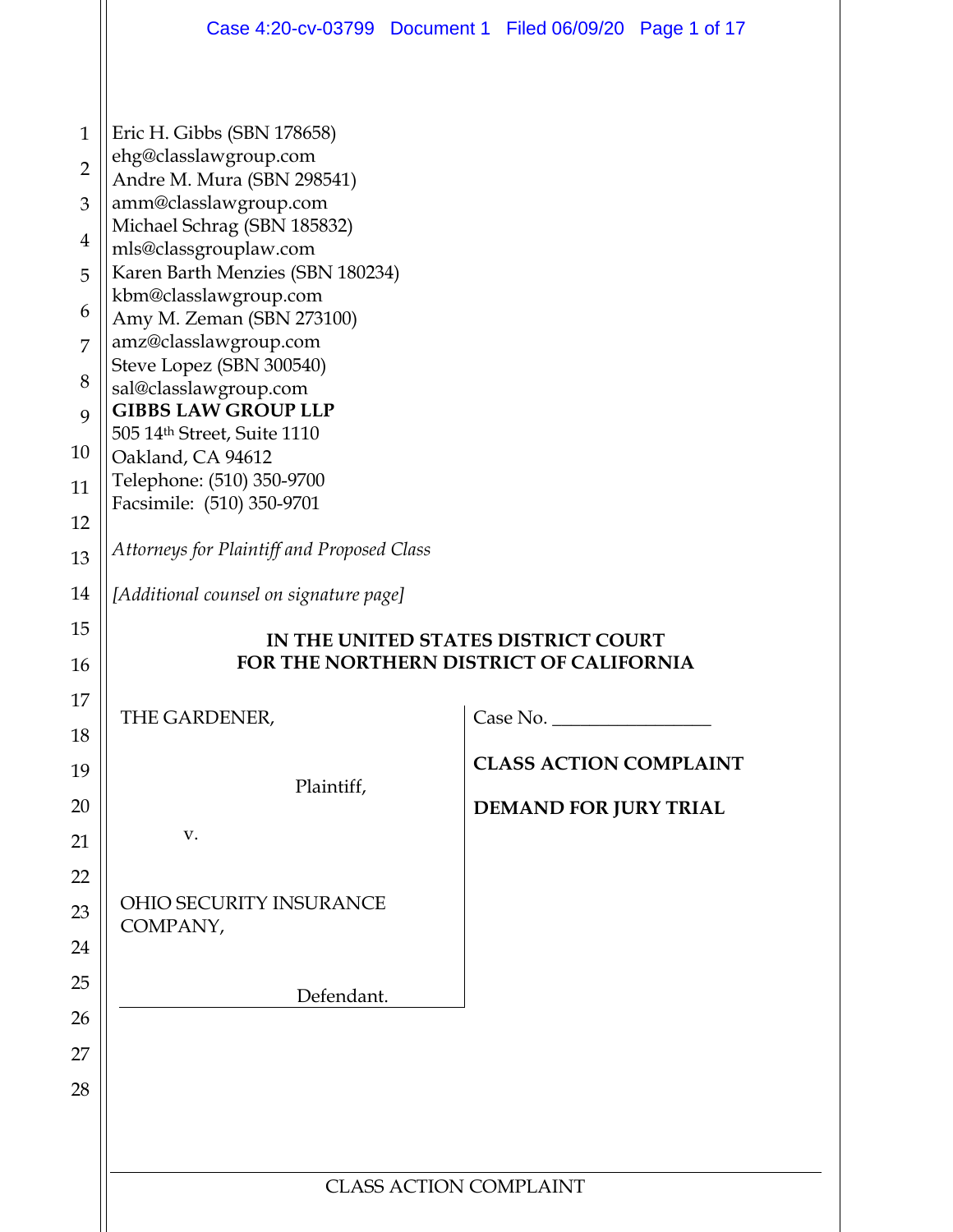Plaintiff The Gardener, individually and on behalf of all others similarly situated, files suit against Ohio Security Insurance Company and alleges as follows:

#### **INTRODUCTION**

1. Since March 19, 2020, California's "Stay at Home" order has instructed all 40 million California residents to remain at home, with certain exceptions. Though lifesaving, this mandate, which remains in place, ends in-house service at California retailers. This is not merely causing severe financial distress for retailers and their employees; such closures threaten the viability of California's retail industry.

2. Plaintiff The Gardener offers a diverse mix of home and garden goods at retail stores in Berkeley, San Francisco, and Healdsburg, California. The Gardener is among the thousands of retailers that have been forced by State orders to cease operations as part of the Stay at Home order. The Gardener and many California retailers—none of whom bear fault for statewide closures—were responsible business stewards, thus paying for business interruption insurance to protect against a situation like this.

3. But insurance companies operating in California are categorically denying claims from retailers arising from California's mandated interruption of business services. Those denials are often made with little or no investigation and without due regard for the interests of insureds.

4. Indeed, form letters denying coverage for such losses appear to rest on crabbed readings of coverage language and overbroad readings of exclusions. That gets insurance law exactly backwards—and raises the specter of bad-faith denials.

5. The Gardener's experience is no different. It has dutifully followed California's mandates. Facing serious financial harm, it has filed a claim with Defendant for business interruption coverage.

6. Defendant swiftly denied the claim. Though its reasons are cursory, the denial appears to be based on an unreasonable reading of its policy, which tracks form policies issued throughout California on a take-it-or-leave-it basis.

1

2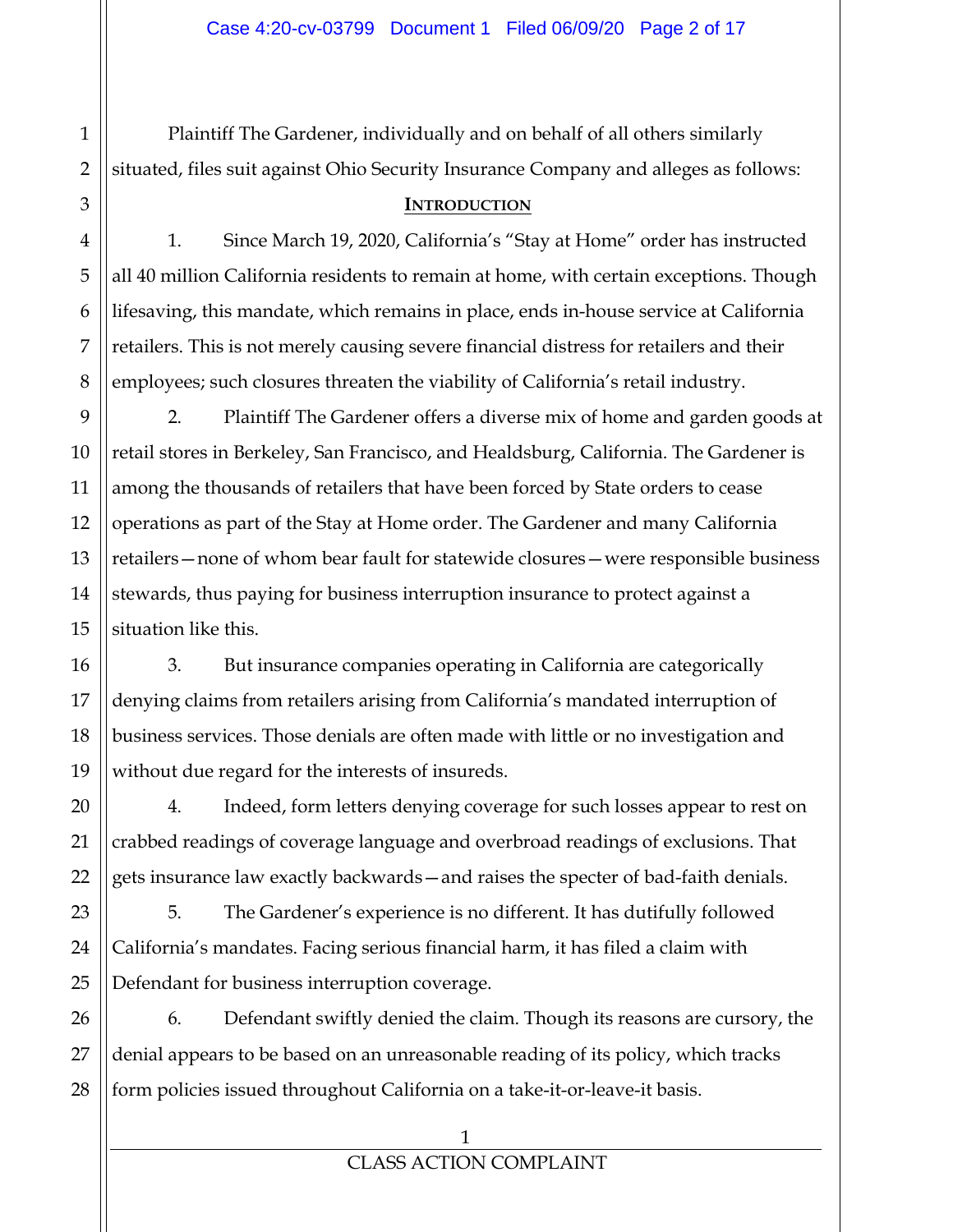7. That leaves The Gardener in financial straits—precisely the situation it sought to avoid when it obtained coverage for business interruptions.

8. The Gardener and other retailers bought full-spectrum, comprehensive insurance for their *businesses* – not just for tangible damage to their premises and equipment. And for good reason. Insurance coverage is important, if not vital, particularly for small businesses.

9. The Gardener and other California retailers reasonably believed they had comprehensive coverage that would apply to business interruptions under circumstances like these, where they have done everything right to protect their businesses and the public. But insurance companies like Defendant are cutting those lifelines – despite having pocketed significant premiums for Plaintiff's policy.

10. Plaintiff thus brings this action, on behalf of itself and other California retailers, seeking declaratory relief, insurance coverage owed under Defendant's policy, and damages.

#### **PARTIES**

11. Plaintiff The Gardener is a corporation formed under the laws of California. Its principal place of business is in Berkeley, California.

12. Defendant Ohio Security Insurance Company is a New Hampshire corporation with its principal place of business in Massachusetts. At all relevant times, Ohio Security operated in California, including in Berkeley, California.

## **JURISDICTION AND VENUE**

13. This Court has subject matter jurisdiction over this action under 28 U.S.C. § 1332(d)(2) because this is a class action wherein the amount in controversy exceeds the sum or value of \$5,000,000, exclusive of interest and costs, there are more than 100 members in the proposed class, and at least one member of the class is a citizen of a state different from Defendant.

14. This Court has personal jurisdiction over Defendant, because Defendant conducts business in Berkeley, California.

1

2

3

4

5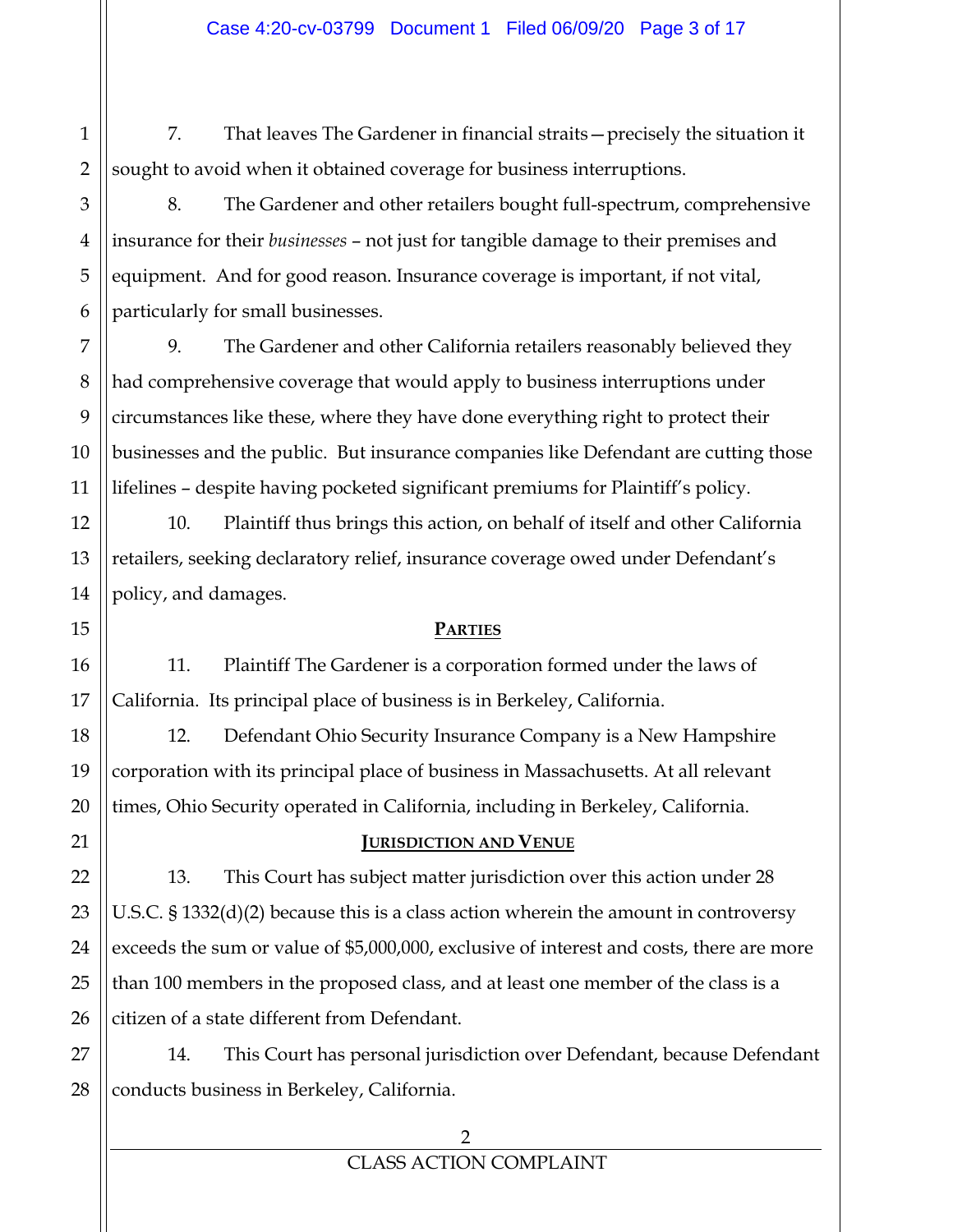15. Venue is appropriate in this Court pursuant to 28 U.S.C. § 1391(b) as a substantial part of the events or omissions giving rise to the instant action occurred in Berkeley, California.

#### **INTRADISTRICT ASSIGNMENT**

16. Assignment to the Oakland or San Francisco Division would be proper because Defendant has conducted business there and a substantial part of the events or omissions which give rise to the claims alleged herein occurred in Alameda County.

#### **FACTUAL BACKGROUND**

17. In January 2020 early media reports documented an outbreak of a novel strain of coronavirus – COVID-19 – in Wuhan, China. By late January, it was generally understood in the scientific and public health communities that COVID-19 was spreading through human-to-human transmission and could be transmitted by asymptomatic carriers.

18. On January 30, 2020, reports of the spread of COVID-19 outside China prompted the World Health Organization to declare the COVID-19 outbreak a "Public Health Emergency of International Concern."

19. On March 11, the World Health Organization declared COVID-19 a global health pandemic based on existing and projected infection and death rates and concerns about the speed of transmission and ultimate reach of this virus.

20. Public health officials have recognized for decades that nonpharmaceutical interventions (NPIs) can slow and stop the transmission of certain diseases. Among these are screening and testing of potentially infected persons; contact tracing and quarantining infected persons; personal protection and prevention; and social distancing. Social distancing is the maintenance of physical space between people. Social distancing can be limited – *e.g.*, reducing certain types of conduct or activities like hand-shaking – or large-scale – *e.g.*, restricting the movements of the total population.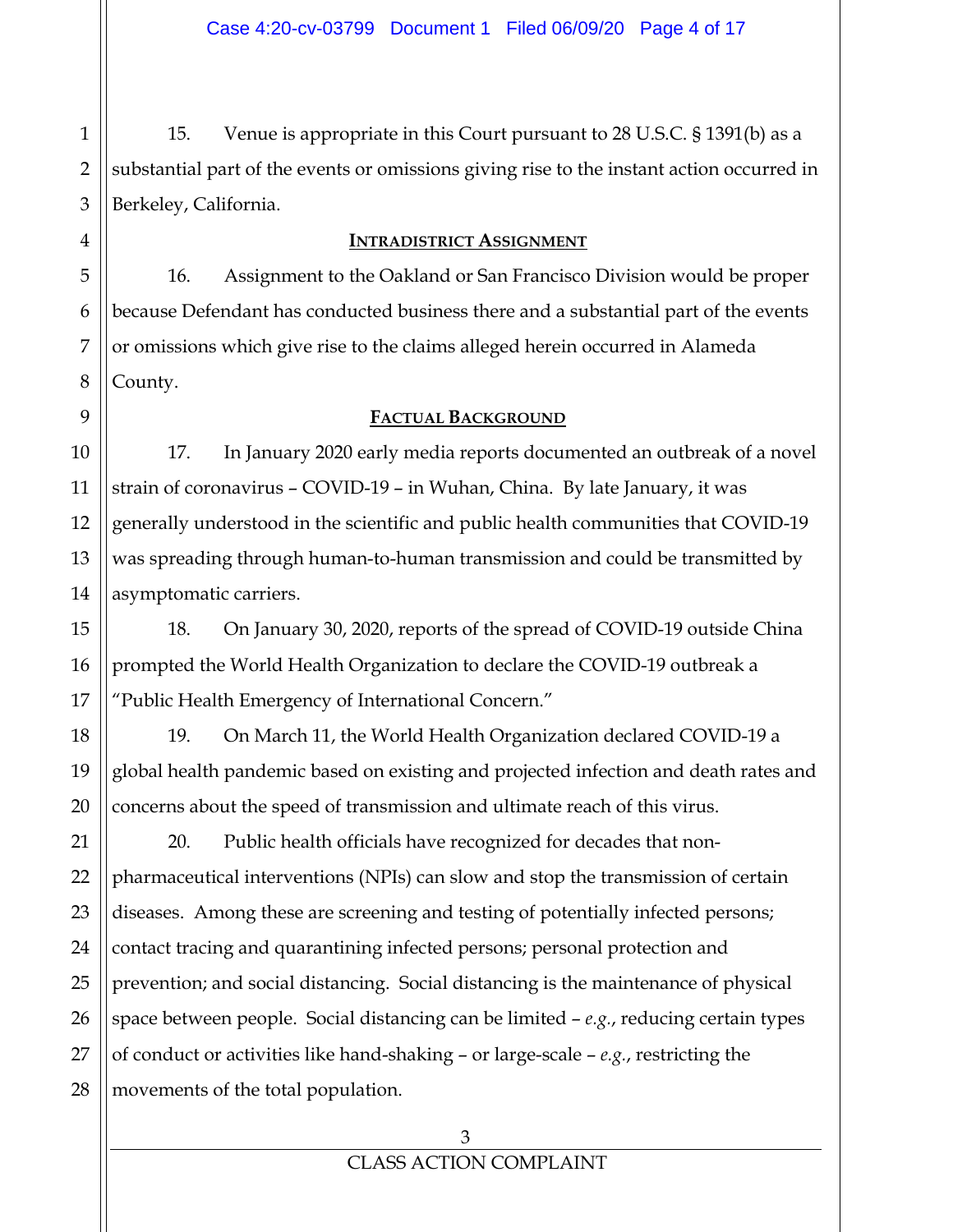21. A lack of central planning, shortages of key medical supplies and equipment, and the unfortunate spread of misinformation and disinformation about the risks of COVID-19 has led to widespread confusion, unrest, and uncertainty regarding the likely trajectory of this pandemic and the appropriate counter-measures necessary to mitigate the damage it could potentially cause.

22. Beginning in late February, public health officials began advising various governments around the world that one of the most disruptive NPIs – population-wide social distancing – was needed to stop the transmission of COVID-19. Suddenly schools, offices, public transit, restaurants, bars, music venues, and shops -- densely occupied spaces, heavily traveled spaces, and frequently visited spaces – were likely to become hot-spots for local transmission of COVID-19.

23. By mid-March, that advice was being implemented by state and local governments across the United States. In many respects, California led the way, becoming one of the first states to order widespread closures.

24. California's Governor Gavin Newsom, on March 12, 2020, issued a statewide directive known as the Safer at Home order: "All residents are to heed any orders and guidance of state and local public health officials, including but not limited to the imposition of social distancing measures, to control the spread of COVID-19."

25. Following closely on the heels of local closure orders, including in San Francisco, on March 19, 2020, the Governor issued another series of mandates (the Stay at Home Order)—which remain in effect to date—requiring retailers to cease inperson services, though curbside sales or by delivery are now permitted.

## **PLAINTIFF'S EXPERIENCE**

26. Plaintiff operates a retail store called The Gardener, with locations in Berkeley, San Francisco, and Healdsburg. The Gardener sells unique home and garden goods, with a focus on seasonal items and sustainability.

27. The Gardener has complied with all applicable orders of California state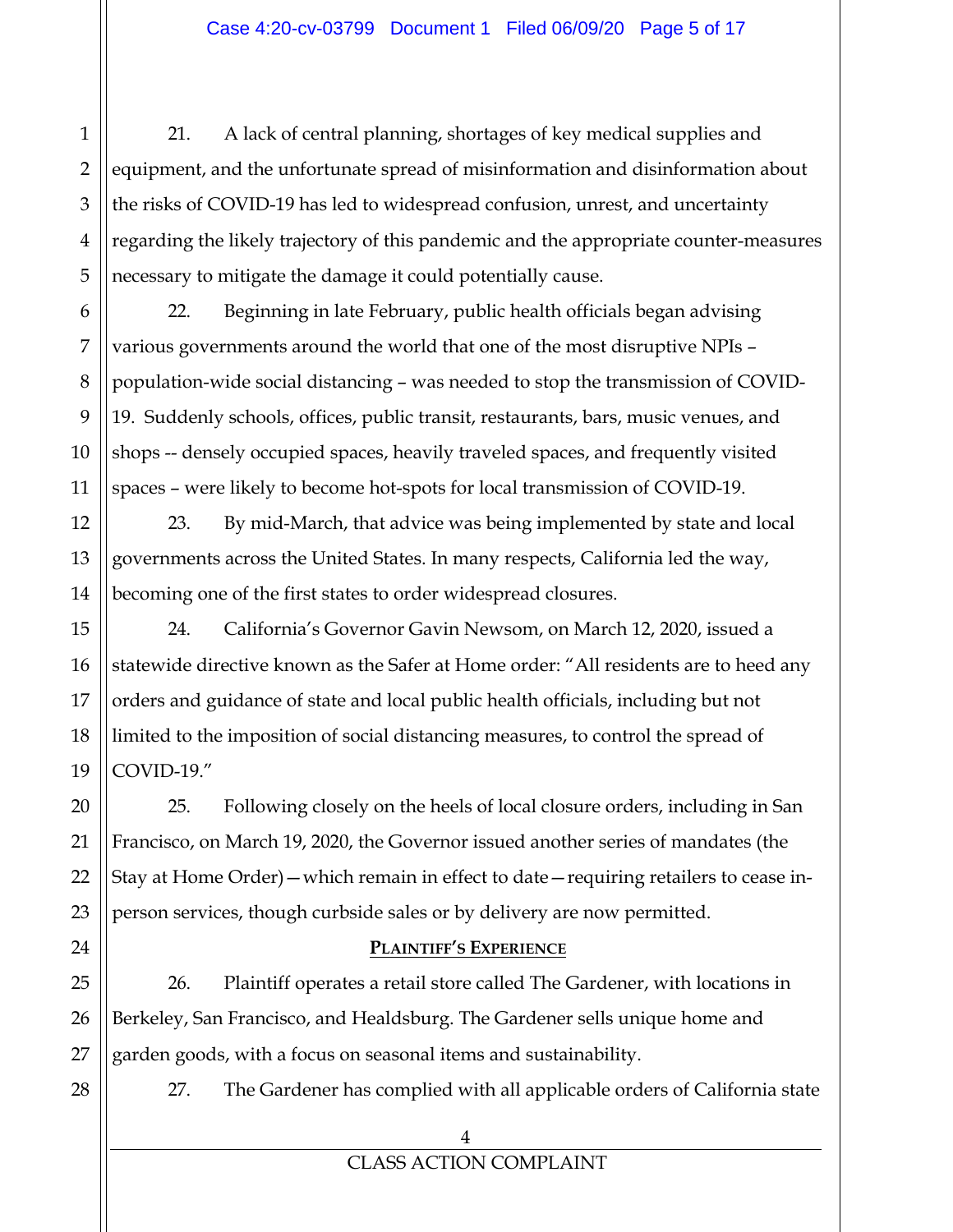1 and local authorities. Compliance with those orders has caused direct physical loss of The Gardener's insured property in that its business locations and its equipment, furnishings, and other business personal property, have been made unavailable, inoperable, useless and/or uninhabitable; and its functionality has been severely reduced if not completely or nearly eliminated.

28. The impact of these orders is felt not simply in their direct application to The Gardener's operations, but also in the damage caused to neighboring businesses and properties.

29. Even when California relaxes or revokes its mandates, The Gardener will encounter continued loss of business income due to those orders because, in issuing those orders, government officials have stated that densely occupied public spaces are dangerously unsafe, and continuing to operate the shop in the same manner as before could expose The Gardener to the risk of contaminated premises as well as exposing customers and workers to transmission and infection risks.

30. Plaintiff purchased comprehensive commercial liability and property insurance from Defendant to insure against risks the business might face. Such coverage includes business income coverage for the loss, as well as additional "civil authority" coverage. The coverage excludes "loss or damage caused directly or indirectly by" "[a]ny virus." Once triggered, the policy pays actual losses sustained for the business income or civil authority coverage.

31. To date, Plaintiff has paid all of the premiums required by Defendant to keep its policy in full force. These premiums have totaled many thousands to date.

32. On or about April 27, 2020, Plaintiff reported a loss of business income as of March 16, 2020, under Policy BZS564923944.

33. On or about May 8, 2020, Defendant denied Plaintiff's claim for coverage. In a cursory denial letter, Defendant took the position that "The closure of your business, resulting in a loss of income is not related to any direct physical damage to the business personal property or the building. The closing was due to the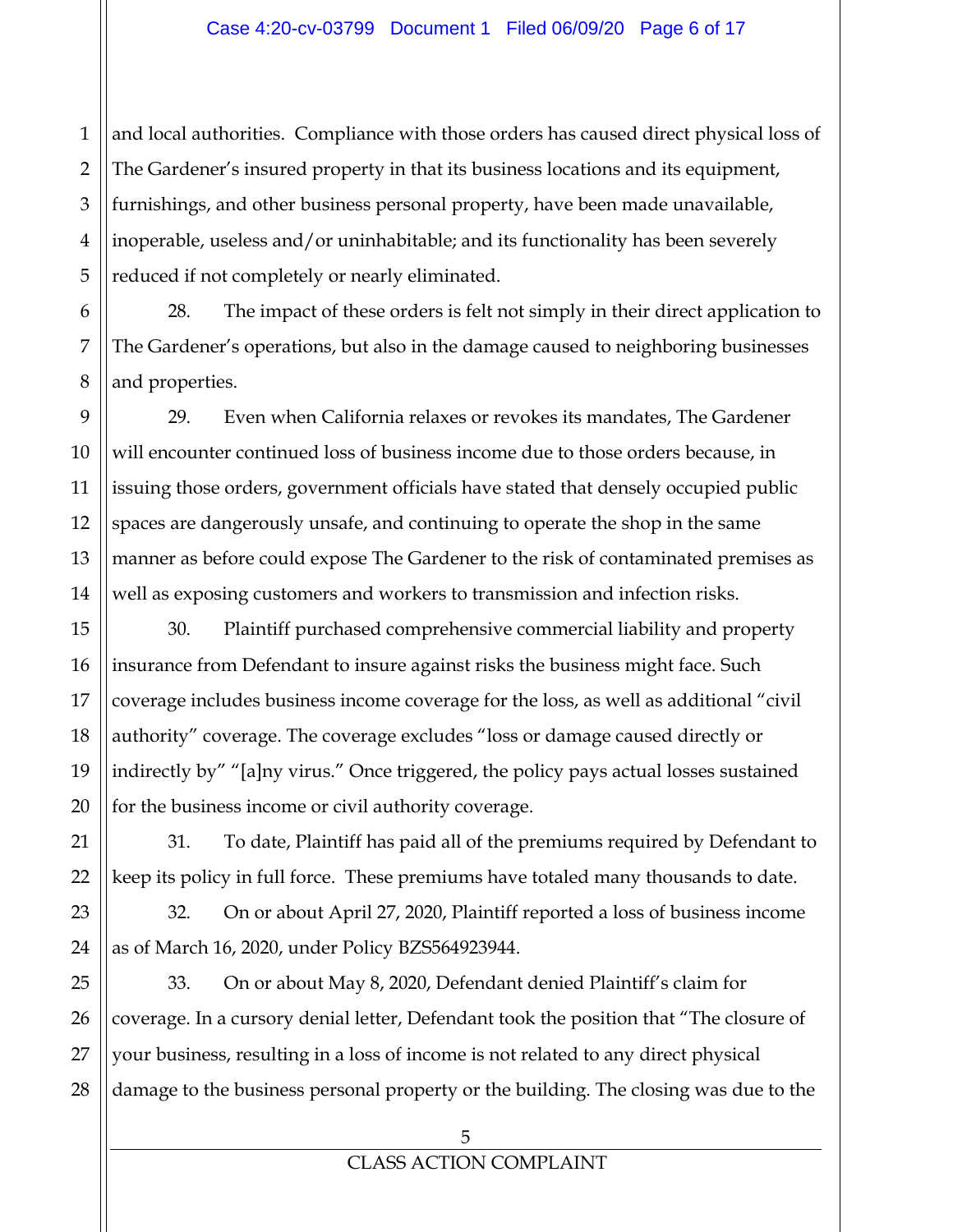1 2 3 4 5 Coronavirus (COVID-19)." Further, Defendant stated that civil authority coverage was inapplicable because "[t]he issuing of a State of Emergency was not due to physical loss or damage nor did it prohibit access to the described premises." Lastly, Defendant stated that "[t]he policy specifically excludes losses caused by or resulting from a virus."

34. Defendant's denial letter, on information and belief, appears to be a form letter sent in response to business interruption claims arising from California's Stay at Home orders.

35. Defendant's denial is contrary to the terms and conditions of the policy and applicable law, which gives effect to plain language, construes coverage agreements broadly, narrowly construes exclusions and construes ambiguity in favor of coverage. Insurers have the burden of proving the applicability of exclusions.

36. Defendant's denial of coverage breached its obligation and responsibility to provide coverage available through the policy to Plaintiff due to its covered loss of business income.

37. As a result, Defendant's denial of coverage and breach of the insurance policy it issued, Plaintiff has suffered and will continue to suffer damages.

38. A declaratory judgment determining that the coverage provided under the policy and an order that such coverage is owed will prevent Plaintiff and Class members from being wrongfully left without vital coverage acquired to ensure the survival of its businesses in these circumstances. As a result of the Stay at Home orders, Plaintiff has incurred and continues to incur a substantial loss of business income and additional expenses covered under the policy.

#### **CLASS ALLEGATIONS**

39. Plaintiff re-alleges and incorporates by reference herein all of the allegations contained above.

27 28 40. Business insurance policies purchased by small businesses like Plaintiff are not individually negotiated. At most, the prospective policyholder may elect to

6

7

8

9

10

11

12

13

14

15

16

17

18

19

20

21

22

23

24

25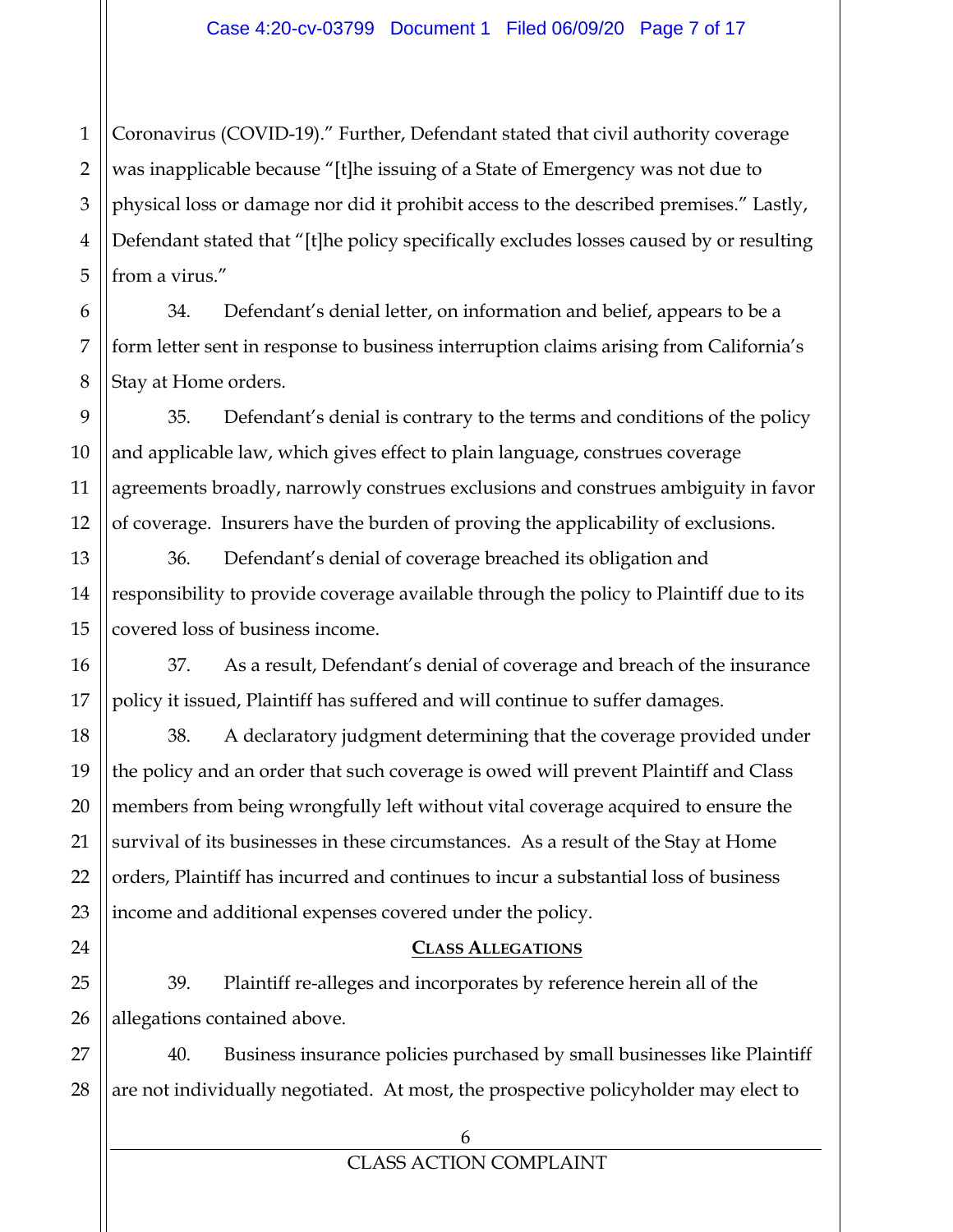1 add specialized coverage options to a basic business insurance policy. But the substantive terms are set unilaterally by the insurer.

41. Plaintiff's policy includes common terms and phrases widely used by the insurance industry. The insurance industry typically hews closely to standardized insurance policy forms in addressing property and liability risks, and Defendant did so here.

42. As the impact of the COVID-19 pandemic is emerging, leading insurance industry associations have publicly stated that such standard business insurance policies do not provide any coverage for the business losses related to public health orders like the Stay at Home orders imposed by California. The denial letter received by Plaintiff—issued without any investigation at Plaintiff's premises and shortly after a claim was filed—appears to be a form letter that, on information and belief, is sent automatically to any such business with comprehensive business insurance that files a claim at this time.

43. Pursuant to Fed. R. Civ. P. 23(b)(2), 23(b)(3), and 23(c)(4), Plaintiff brings this action on behalf of itself and the following Class (the "Class"): All retailers in California that purchased comprehensive business insurance coverage from Defendant which includes coverage for business interruption, filed a claim for lost business income following California's Stay at Home order, and were denied coverage by Defendant.

44. Excluded from the Class are Defendant, any entity in which Defendant has a controlling interest, and Defendant's officers, directors, legal representatives, successors, subsidiaries, and assigns. Also excluded from the Class are any judge, justice, or judicial officer presiding over this matter and the members of their immediate families and judicial staff.

45. This action has been brought and may properly be maintained as a class action as it satisfies the numerosity, commonality, typicality, adequacy, predominance, and superiority requirements.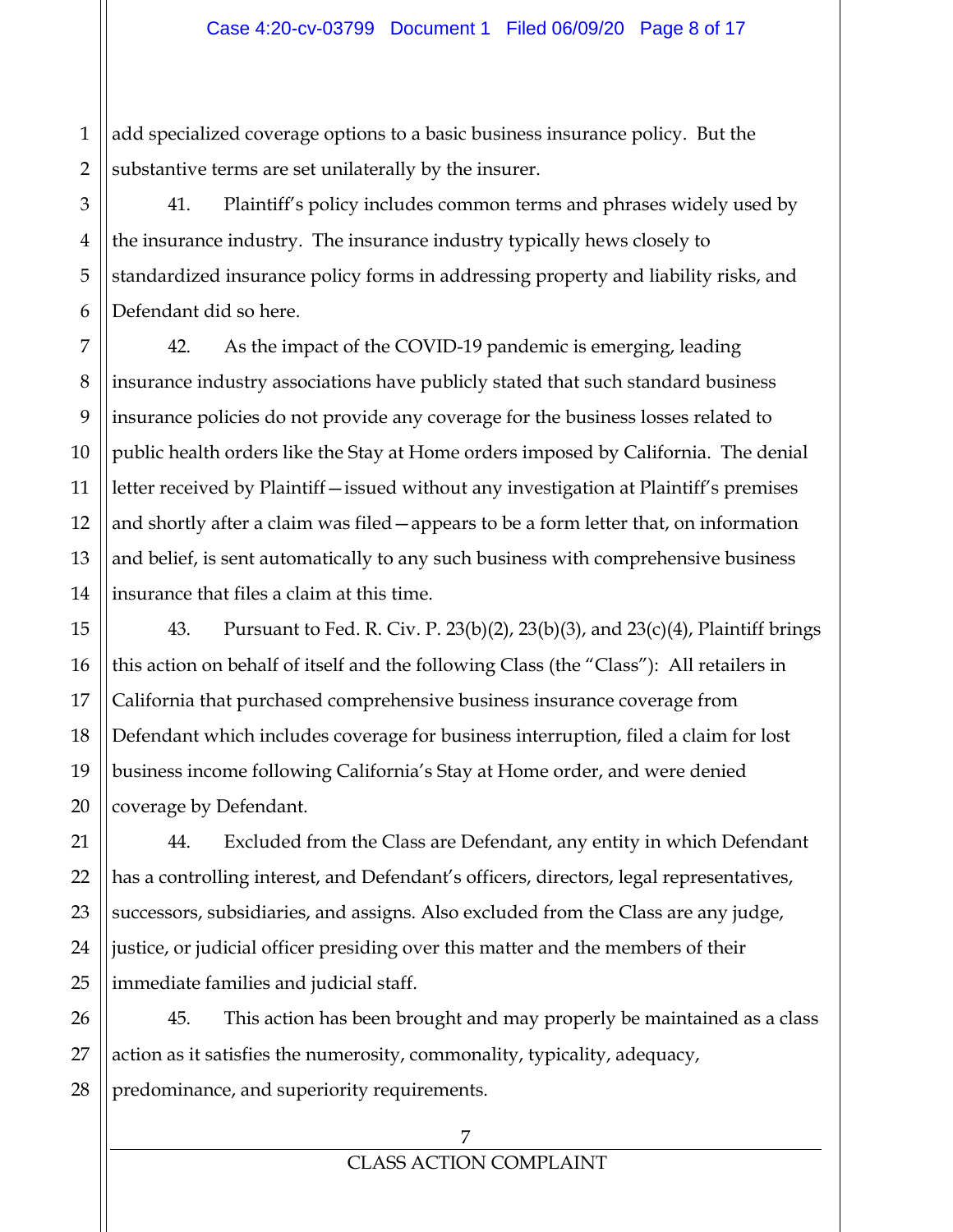1 2 3 46. Plaintiff reserves the right to amend the Class definition if discovery and further investigation reveal that the Class should be expanded, divided into subclasses, or modified in any other way.

4

5

6

7

8

9

10

11

13

14

15

16

17

18

19

20

21

22

23

24

25

26

27

28

47. Although the precise number of members of the Class is unknown and can only be determined through appropriate discovery, Plaintiff believes, and on that basis alleges, that the members of the proposed Class are so numerous that joinder of all members would be impracticable. There are tens of thousands of retailers in California which are governed by the Stay at Home order and attendant statewide restrictions, and public reporting reveals that many have filed for coverage but have been denied.

12 48. Questions of law and fact common to the Class exist that predominate over questions affecting only individual members, including *inter alia*:

- a. Whether Defendant's comprehensive business insurance policies cover claims for lost business income under the circumstances present here;
- b. Whether the terms, definitions, and exclusions that Defendant has relied on to deny coverage reasonably can be construed in the manner that Defendant claims, or are otherwise unenforceable as a basis for Defendant's denials or, instead, must be construed to provide coverage under California law;
	- c. Whether the virus exclusion endorsement excludes coverage for the Stay at Home order;
		- d. Whether Defendant breached the implied covenant of good faith and fair dealing in its handling of the claim;

e. Whether Defendant acted in bad faith in denying claims for lost business income without investigation or due consideration of those claims; and

f. Whether the declaratory judgment sought is appropriate.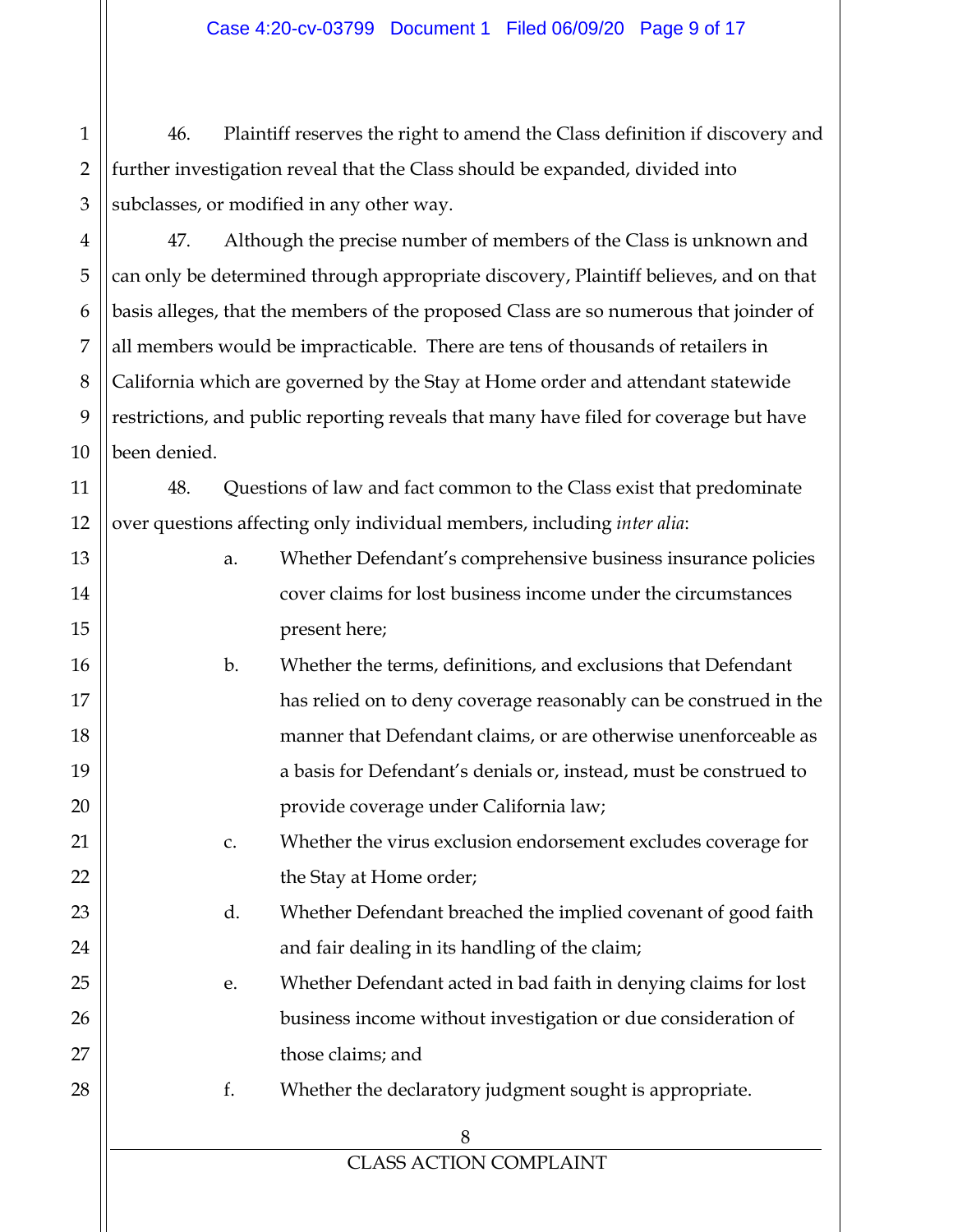1 2 3 49. Plaintiff is a member of the putative Class. The claims asserted by the Plaintiff in this action are typical of the claims of the members of the putative Class as the claims arise from the same course of conduct by Defendant and the relief sought is common.

50. Plaintiff will fairly and adequately represent and protect the interests of the members of the putative Class, as its interests coincide with, and are not antagonistic to, the other members of the Class. Plaintiff has retained counsel competent and experienced in both consumer protection, insurance coverage, and class-action litigation.

51. Certification of the Class is appropriate pursuant to Fed. R. Civ. P. 23 (b)(3) because:

> a. Questions of law or fact common to the respective members of the Class predominate over questions of law or fact affecting only individual members. This predominance makes class litigation superior to any other method available for the fair and efficient adjudication of these claims including consistency of adjudications. Absent a class action it would be highly unlikely that the members of the Class would be able to protect their own interests because the cost of litigation through individual lawsuits might exceed the expected recovery. b. A class action is a superior method for the adjudication of the

controversy in that it will permit a large number of claims to be resolved in a single forum simultaneously, efficiently, and without the unnecessary hardship that would result from the prosecution of numerous individual actions and the duplication of discovery, effort, expense, and the burden of the courts that individual actions would create.

c. The benefits of proceeding as a class action, including providing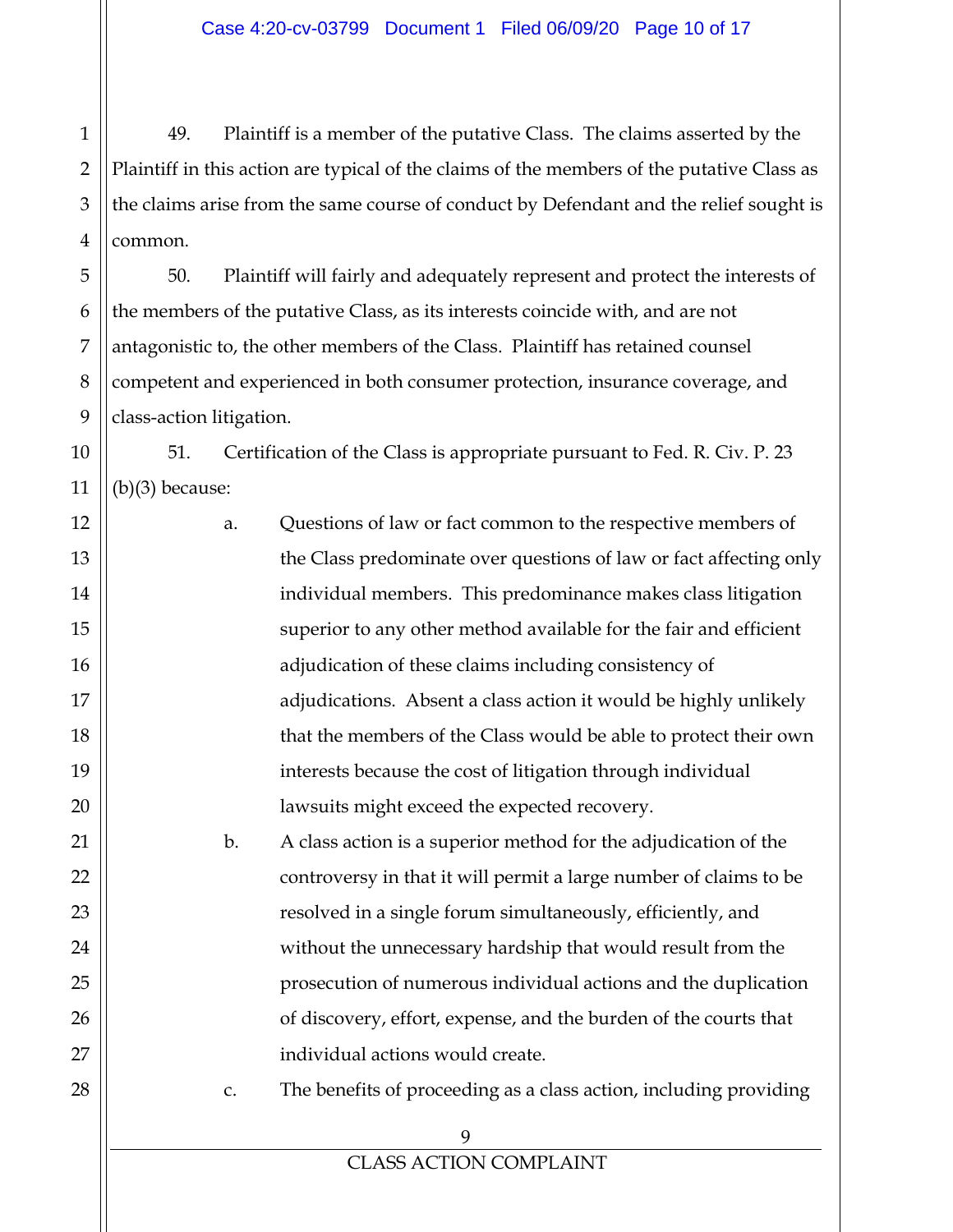| $\mathbf{1}$   |                                                                                    |    | a method for obtaining redress for claims that would not be                 |  |
|----------------|------------------------------------------------------------------------------------|----|-----------------------------------------------------------------------------|--|
| $\overline{2}$ |                                                                                    |    | practical to pursue individually, outweigh any difficulties that            |  |
| 3              |                                                                                    |    | might be argued with regard to the management of the class                  |  |
| 4              |                                                                                    |    | action.                                                                     |  |
| 5              | 52.                                                                                |    | The Class should also be certified pursuant to Fed. R. Civ. P. 23(b)(2)     |  |
| 6              | because:                                                                           |    |                                                                             |  |
| 7              |                                                                                    | a. | The prosecution of separate actions by the individual members of            |  |
| 8              |                                                                                    |    | the proposed class would create a risk of inconsistent                      |  |
| 9              |                                                                                    |    | adjudications, which could establish incompatible standards of              |  |
| 10             |                                                                                    |    | conduct for Defendant.                                                      |  |
| 11             |                                                                                    | b. | The prosecution of individual actions could result in                       |  |
| 12             |                                                                                    |    | adjudications, which as a practical matter, would be dispositive            |  |
| 13             |                                                                                    |    | of the interests of non-party class members or which would                  |  |
| 14             |                                                                                    |    | substantially impair their ability to protect their interests.              |  |
| 15             |                                                                                    | c. | Defendant has acted or refused to act on grounds generally                  |  |
| 16             |                                                                                    |    | applicable to the proposed Class, thereby making appropriate                |  |
| 17             |                                                                                    |    | final and injunctive relief with respect to the members of the              |  |
| 18             |                                                                                    |    | proposed Class as a whole.                                                  |  |
| 19             | 53.                                                                                |    | Likewise, particular issues are appropriate for certification under Fed. R. |  |
| 20             | Civ. P. $23(c)(4)$ because such claims present only particular, common issues, the |    |                                                                             |  |
| 21             | resolution of which would advance the disposition of this matter and the parties'  |    |                                                                             |  |
| 22             | interests therein. Such particular issues include, but are not limited to:         |    |                                                                             |  |
| 23             |                                                                                    | a. | Whether the comprehensive business insurance policies issued by             |  |
| 24             |                                                                                    |    | Defendant covers class members' direct physical loss of property            |  |
| 25             |                                                                                    |    | and lost business income following California's Stay at Home                |  |
| 26             |                                                                                    |    | order;                                                                      |  |
| 27             |                                                                                    | b. | Whether the coverages for direct physical loss of property and              |  |
| 28             |                                                                                    |    | lost business income provided by the comprehensive business                 |  |
|                |                                                                                    |    | 10                                                                          |  |
|                |                                                                                    |    | <b>CLASS ACTION COMPLAINT</b>                                               |  |
|                |                                                                                    |    |                                                                             |  |
|                |                                                                                    |    |                                                                             |  |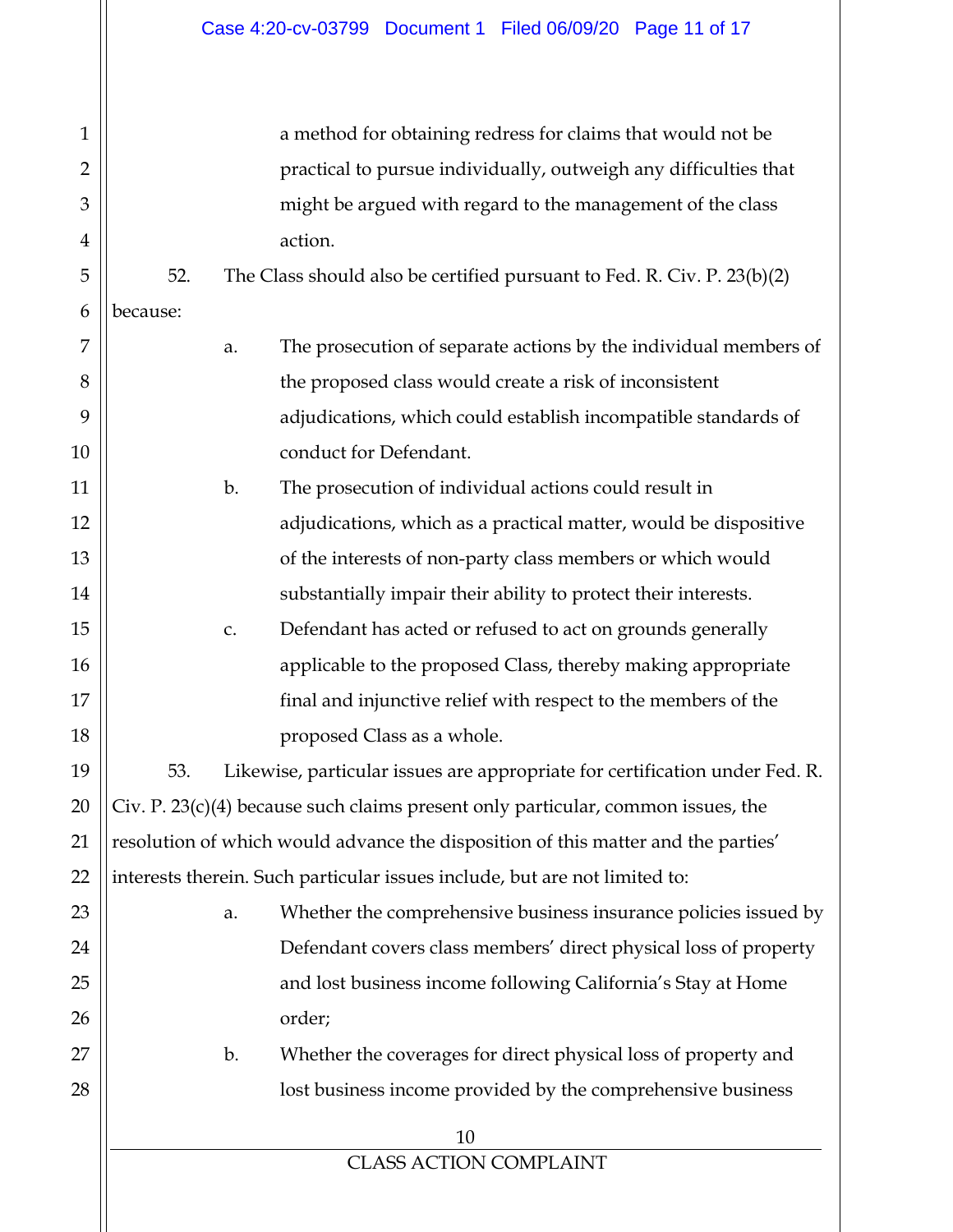insurance policies are precluded by exclusions or other limitations in those policies;

- c. Whether Defendant breached contracts by denying comprehensive business insurance coverage to Plaintiff and Class members;
- d. Whether summary denial of claims for direct physical loss of property and lost business income, including by invoking an exclusion for viruses, without any investigation or inquiry constitutes bad faith and therefore a breach of the implied covenant of good faith and fair dealing to act in good faith and with reasonable efforts to perform their contractual duties and not to impair the rights of other parties to receive the rights, benefits, and reasonable expectations under the contracts;
	- e. Whether the handling of the claim with the knowledge that Defendant would not provide coverage for business interruptions associated with public health measures such as California's Stay at Home order constitutes a breach of the implied covenant of good faith and fair dealing.
		- f. Whether Plaintiff and Class members are entitled to actual damages and/or injunctive relief as a result of Defendant's wrongful conduct.

# **FIRST CAUSE OF ACTION**

1

2

3

4

5

6

7

8

9

10

11

12

13

14

15

16

17

18

19

20

21

22

23

**Declaratory Judgment** 

24 25 26 54. Plaintiff re-alleges the paragraphs above as if fully set forth herein. 55. Plaintiff purchased a comprehensive business insurance policy from Defendant.

27 28 56. Plaintiff paid all premiums required to maintain its comprehensive business insurance policy in full force.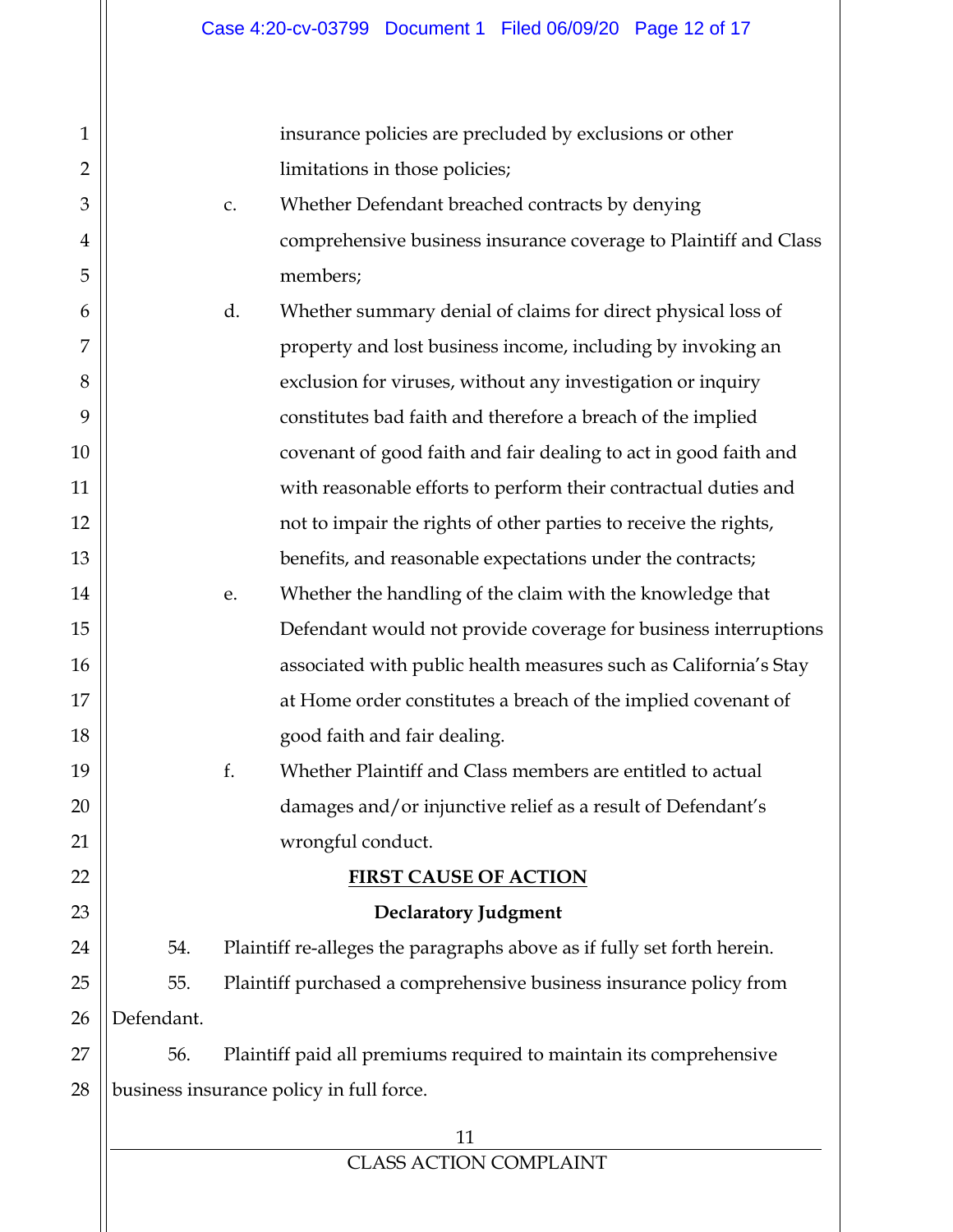57. The comprehensive business insurance policy includes provisions that provide coverage for the direct physical loss of or damage to the premises as well as actual loss of business income and extra expenses sustained during the suspension of operations as a result of such loss or damage.

58. On or about March 19, California issued the Stay at Home order, mandating that all Californians remain at home, with certain exceptions. This mandate required retailers to cease all non-essential services. This mandate also applied to neighboring businesses, thus causing widespread closures surrounding Plaintiff's business premises.

59. As a direct result of this mandate, Plaintiff has suffered direct physical loss of its covered property because it lost some or all of its functionality and/or became inaccessible, inoperable, useless and/or uninhabitable, resulting in substantial loss of business income.

60. These losses are insured losses under several provisions of Plaintiff's comprehensive business insurance policy including business income and extra expense coverage, and coverage for civil authority orders.

61. Defendant cannot meet its burden of proving that there are applicable, enforceable exclusions or limitations of coverage in the insurance policies that preclude coverage for these losses.

62. WHEREFORE, Plaintiff seeks a declaration for itself and similarly situated retailers that its business income losses are covered and not precluded by exclusions or other limitations in its comprehensive business insurance policy.

# **SECOND CAUSE OF ACTION**

## **Breach of Contract**

63. Plaintiff re-alleges the paragraphs above as if fully set forth herein. 64. Plaintiff purchased a comprehensive business insurance policy from Defendant to insure against all risks (unless specifically excluded) a business might face. This policy was a binding contract that afforded Plaintiff comprehensive

1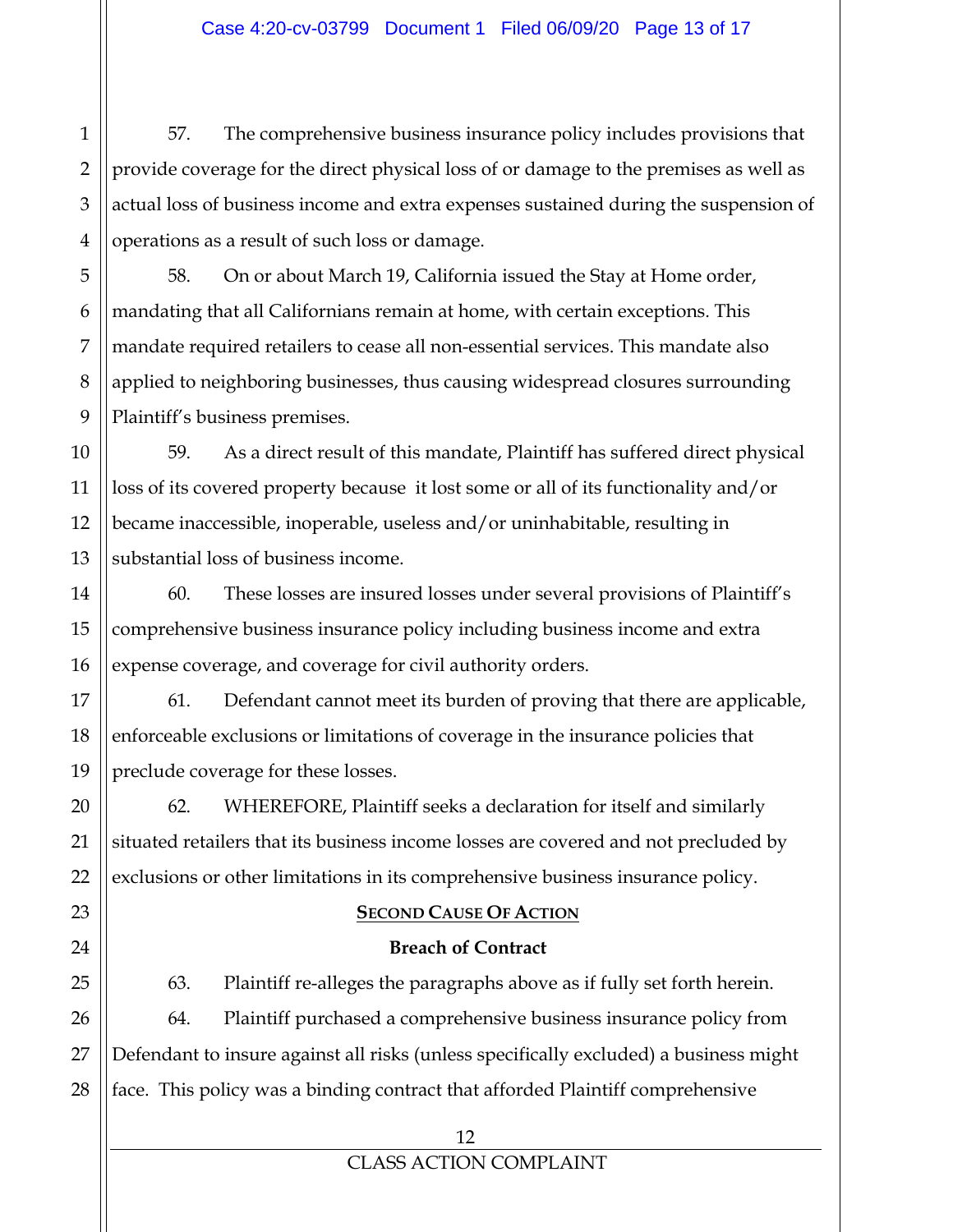1 business insurance under the terms and conditions of the policy.

65. Plaintiff met all or substantially all of its contractual obligations, including paying all the premiums required by Defendant.

66. On or about March 19, California issued the Stay at Home order, mandating that all Californians remain at home, with certain exceptions. This mandate required retailers, including that owned by Plaintiff, to cease all in-person services. This mandate also applied to neighboring businesses, thus causing widespread closures surrounding Plaintiff's business premises.

67. Beginning on March 16, 2020, and continuing through the date of the filing of this Complaint, Plaintiff suffered the direct physical loss of property and lost business income alleged above—losses which were covered under the comprehensive business insurance policy purchased from Defendant.

68. Defendant cannot meet its burden of proving that there are applicable, enforceable exclusions or limitations of coverage in Plaintiff's comprehensive business insurance policy that precludes coverage.

69. Defendant breached its contracts by denying comprehensive business insurance coverage to Plaintiff and Class members.

70. As a direct and proximate result of Defendant's denial of comprehensive business insurance coverage to Plaintiff and Class members, Plaintiff and members of the Class have suffered damages.

71. WHEREFORE, Plaintiff seeks: (a) a judgment for itself and similarly situated retailers that Defendant breached its contracts with Plaintiff and Class members; and (b) corresponding damages for that breach.

## **THIRD CAUSE OF ACTION**

# **Breach of Implied Covenant of Good Faith and Fair Dealing**

72. Plaintiff re-alleges the paragraphs above as if fully set forth herein.

73. Plaintiff and Class members contracted with Defendant to provide it with comprehensive business insurance to insure against all risks (unless specifically

2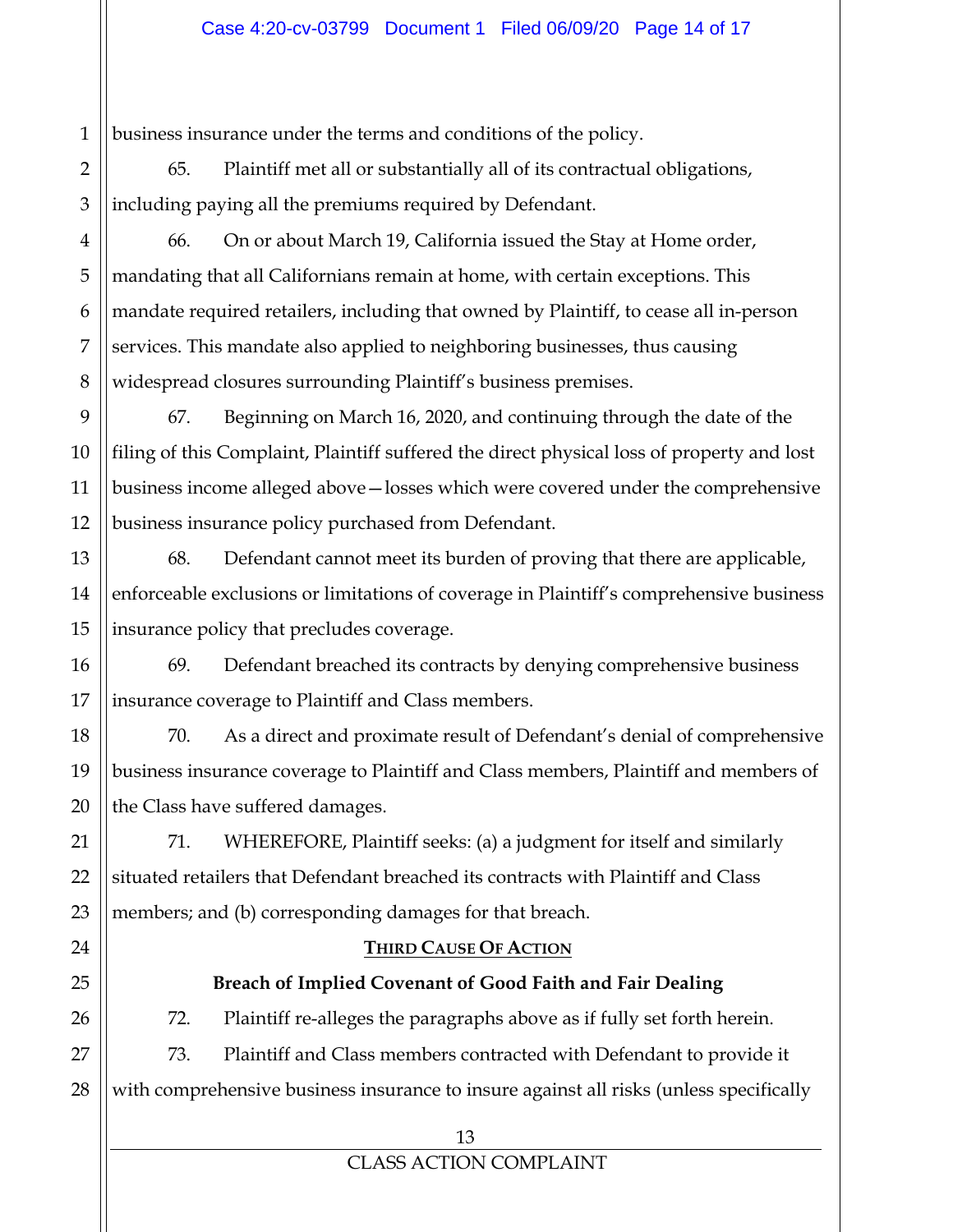1 excluded) a business might face.

2 3 4 5 6 7 8 74. This contract was subject to an implied covenant of good faith and fair dealing that all parties would act in good faith and with reasonable efforts to perform their contractual duties—both explicit and fairly implied—and not to impair the rights of other parties to receive the rights, benefits, and reasonable expectations under the contracts. These included the covenant that Defendant would act fairly and in good faith in carrying out its contractual obligations to provide Plaintiff and Class members with comprehensive business insurance.

9 10 by:

11

12

13

14

15

16

17

18

19

20

21

22

23

24

25

26

27

28

a. Selling policies that appear to provide liberal coverage for loss of property and lost business income with the intent of interpreting undefined or poorly defined terms, undefined terms, and ambiguously written exclusions to deny coverage under circumstances foreseen by Defendant;

75. Defendant breached the implied covenant of good faith and fair dealing

b. Denying coverage for loss of property and lost business income unreasonably, and without proper cause, by applying undefined, ambiguous, and contradictory terms contrary to applicable rules of policy construction and the plain terms and purpose of the policy;

c. Denying Plaintiff's claim for loss of property and loss of business income without conducting a fair, unbiased and thorough investigation or inquiry;

d. Misrepresenting policy terms;

e. Failing to provide a written explanation of the legal and factual basis for its denials; and

f. Compelling policyholders, including Plaintiff*,* to initiate litigation to recover policy benefits to which they are entitled.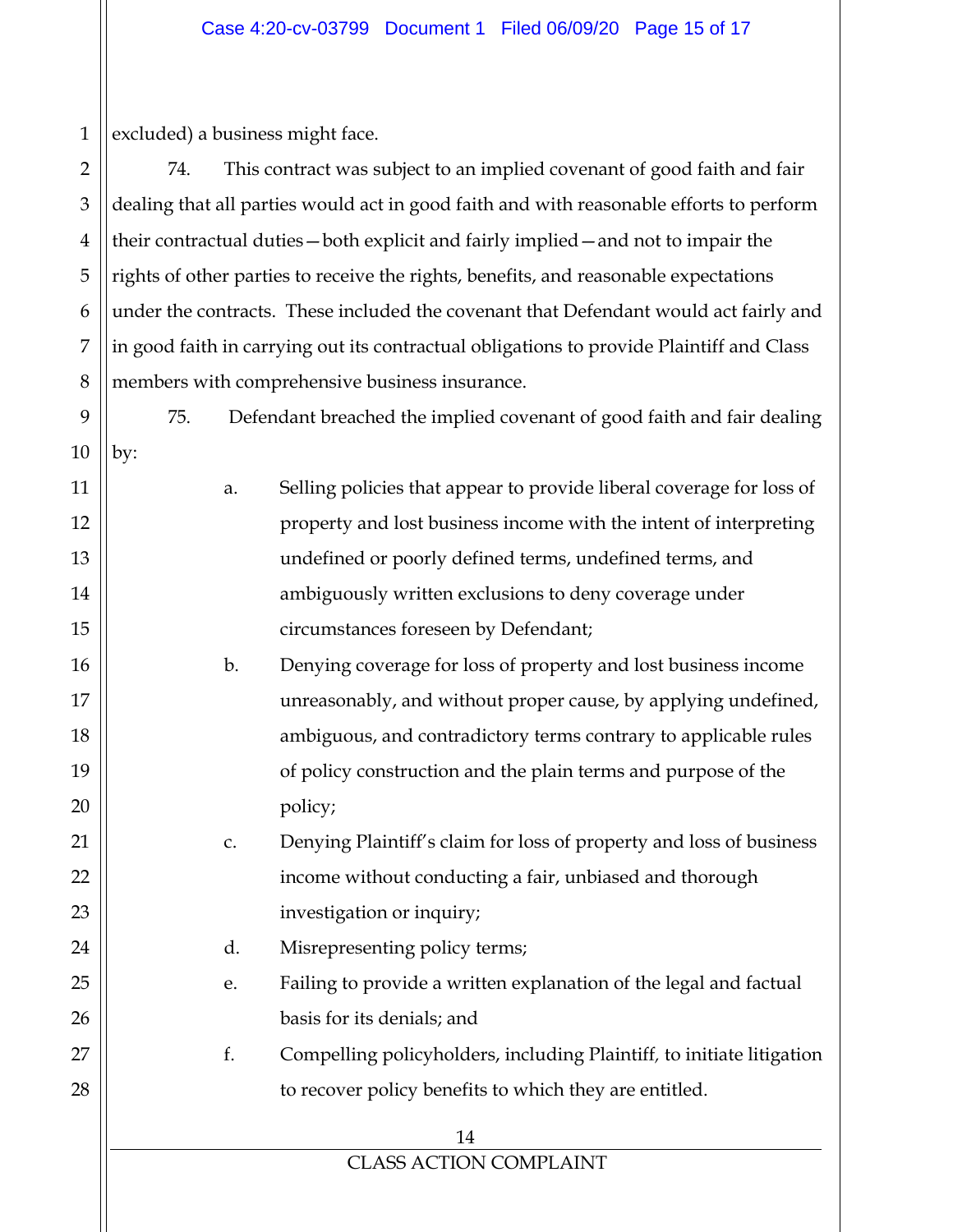76. Plaintiff met all or substantially all of its contractual obligations, including by paying all the premiums required by Defendant.

77. Defendant's failure to act in good faith in providing comprehensive business insurance coverage to Plaintiff denied Plaintiff the full benefit of its bargain.

78. Accordingly, Plaintiff has been injured as a result of Defendant's breach of the covenant of good faith and fair dealing and is entitled to damages in an amount to be proven at trial.

79. WHEREFORE, Plaintiff seeks: (a) a judgment for itself and similarly situated retailers that Defendant has breached the covenant of good faith and fair dealing implied in its contract with Plaintiff and other Class members; and (b) corresponding damages for that breach.

## **PRAYER FOR RELIEF**

WHEREFORE, Plaintiff requests, on behalf of itself and the Class, that the Court enter a judgment awarding the following relief:

a. An order certifying this action as a class action under Fed. R. Civ. P. 23, defining the Class as requested herein, appointing Gibbs Law Group LLP and Cohen Milstein Sellers & Toll PLLC, as Class Counsel, and finding that Plaintiff is a proper representative of the Class requested herein.

b. A declaration that Plaintiff's and Class members' losses are covered under Defendant's comprehensive business insurance policy;

c. Plaintiff also requests damages, attorney's fees and costs, and such other and further relief as is just and proper as compensation for Defendant's breach of contract and breach of the implied covenant of good faith and fair dealing.

# **JURY DEMAND**

Plaintiff demands a trial by jury for all issues so triable under the law.